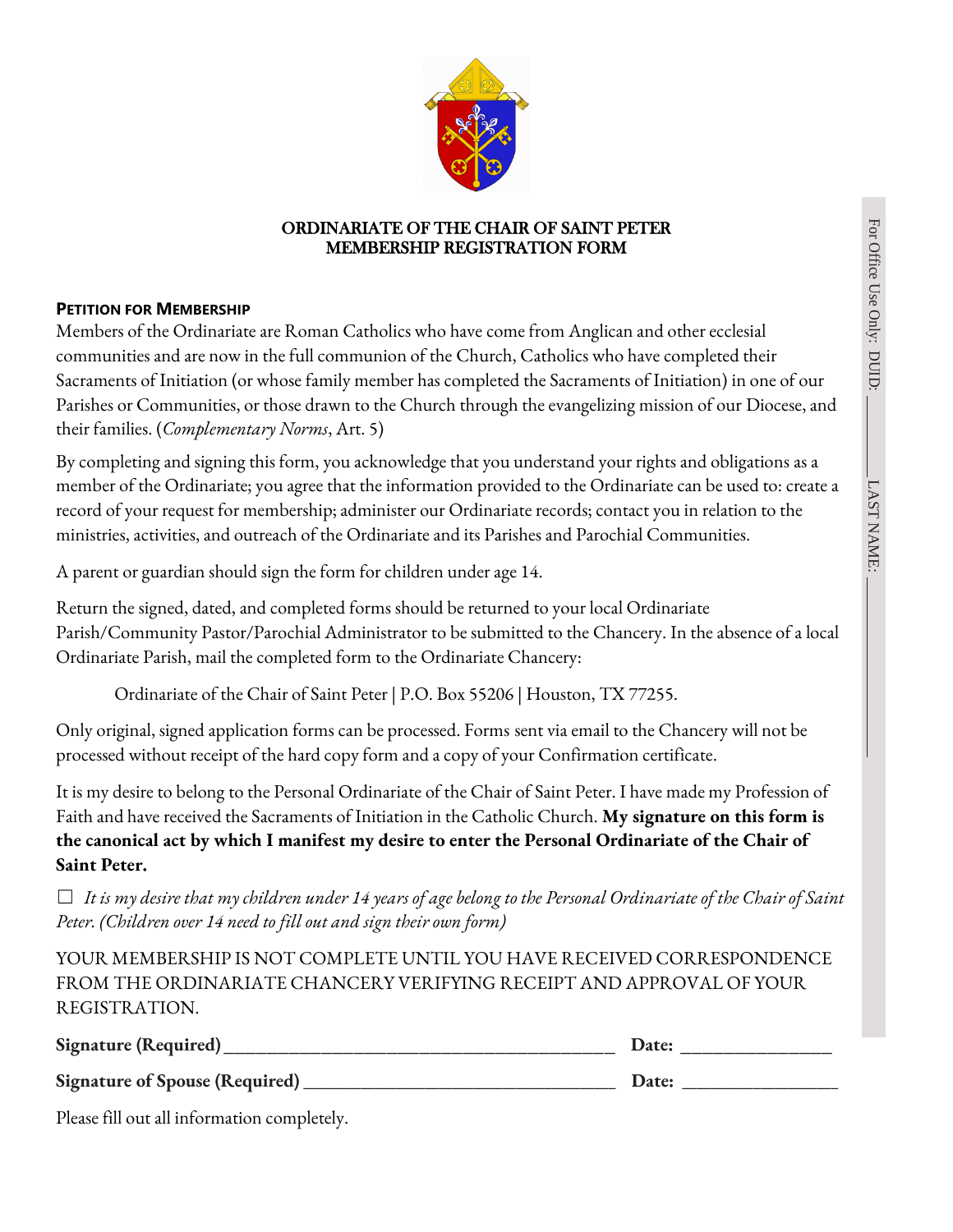| Name of Parish or Community: | Name of Priest: |
|------------------------------|-----------------|
|                              |                 |

☐ *None (If none, you must include an original certificate of Catholic Confirmation with the form)*

| <b>Family Name:</b>        |        |  |
|----------------------------|--------|--|
| <b>Street Address/City</b> | Phone: |  |
| State & Zip Code:          | Email: |  |

☐ *I wish to receive emails from the Ordinariate of the Chair of Saint Peter and my local parish/community*

# **INDIVIDUAL MEMBER INFORMATION** (Please leave no information blank)

| <b>HEAD OF HOUSEHOLD</b> |                   |             |                   |
|--------------------------|-------------------|-------------|-------------------|
| Last Name                | <b>First Name</b> | Middle Name | <b>Birth Date</b> |
|                          |                   |             |                   |
|                          |                   |             |                   |

#### **SACRAMENTS**

| Have you been Baptized?                            | <b>Church of Baptism</b>      | City/State of Baptism      | Date of Baptism      |
|----------------------------------------------------|-------------------------------|----------------------------|----------------------|
| $\Box$ Yes<br>$\Box$ No                            |                               |                            |                      |
| Have you been Confirmed<br>in the Catholic Church? | <b>Church of Confirmation</b> | City/State of Confirmation | Date of Confirmation |
| $\Box$ Yes<br>$\Box$ No                            |                               |                            |                      |
| <b>Marital Status</b>                              | <b>Church of Matrimony</b>    | City/State of Matrimony    | Date of Matrimony    |
| $\Box$ Married<br>$\Box$ Single                    |                               |                            |                      |
| $\Box$ Separated $\Box$ Divorced                   |                               |                            |                      |
| $\Box$ Annulled $\Box$ Widowed                     |                               |                            |                      |

| <b>SPOUSE</b>                                                                                            |                               | <b>Maiden Name</b>         |                      |
|----------------------------------------------------------------------------------------------------------|-------------------------------|----------------------------|----------------------|
| <b>Last Name</b>                                                                                         | <b>First Name</b>             | Middle Name                | <b>Birth Date</b>    |
|                                                                                                          |                               |                            |                      |
| <b>SACRAMENTS</b>                                                                                        |                               |                            |                      |
| Have you been Baptized?                                                                                  | <b>Church of Baptism</b>      | City/State of Baptism      | Date of Baptism      |
|                                                                                                          |                               |                            |                      |
| $\Box$ Yes<br>$\Box$ No                                                                                  |                               |                            |                      |
| Have you been Confirmed in<br>the Catholic Church?                                                       | <b>Church of Confirmation</b> | City/State of Confirmation | Date of Confirmation |
| $\Box$ No<br>$\Box$ Yes                                                                                  |                               |                            |                      |
| <b>Marital Status</b>                                                                                    | <b>Church of Matrimony</b>    | City/State of Matrimony    | Date of Matrimony    |
| $\Box$ Single<br>$\Box$ Married<br>$\Box$ Separated $\Box$ Divorced<br>$\Box$ Annulled<br>$\Box$ Widowed |                               |                            |                      |